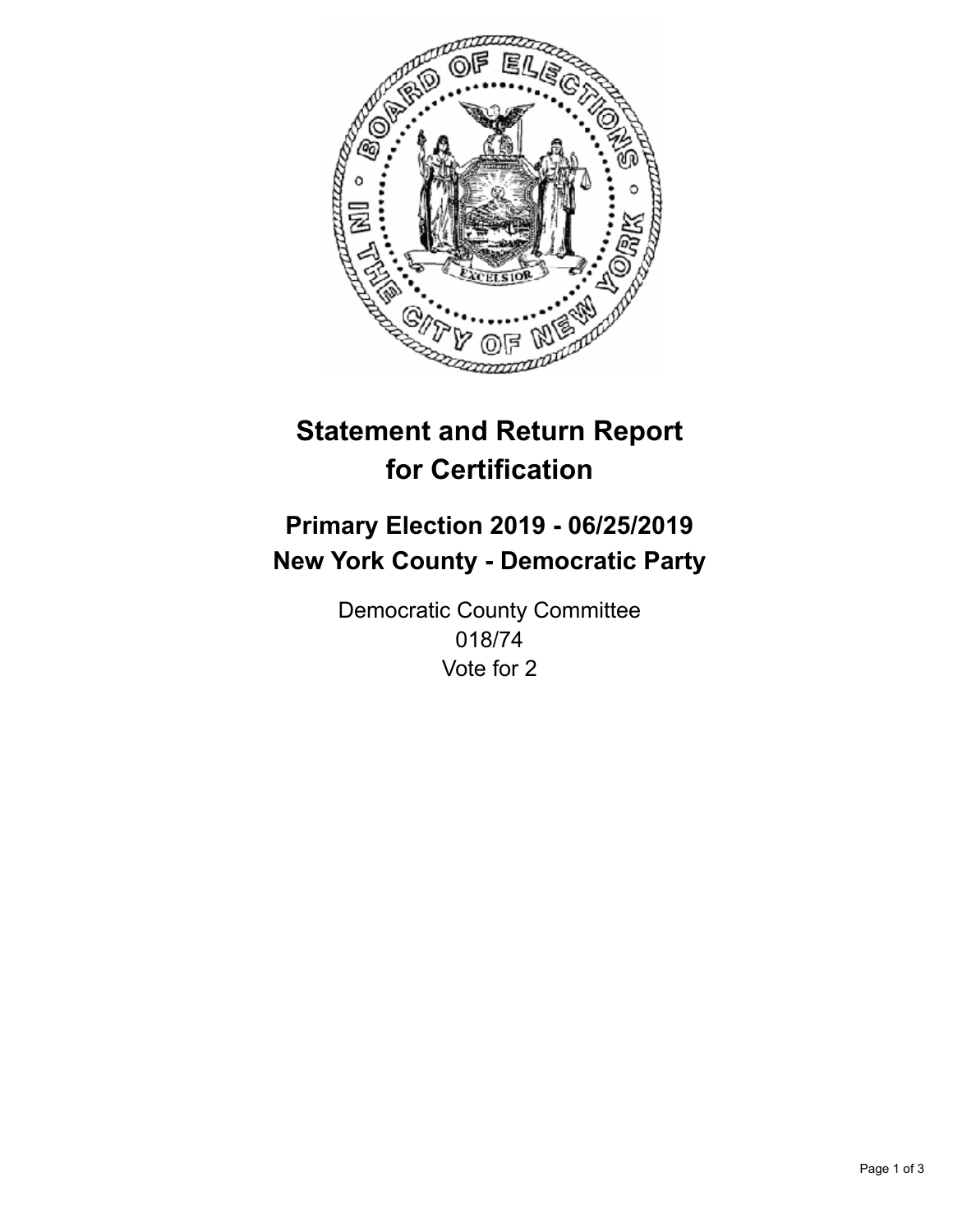

## **Assembly District 74**

| <b>PUBLIC COUNTER</b>                                    | 27       |
|----------------------------------------------------------|----------|
| <b>MANUALLY COUNTED EMERGENCY</b>                        | 0        |
| ABSENTEE / MILITARY                                      | 0        |
| AFFIDAVIT                                                | $\Omega$ |
| <b>Total Ballots</b>                                     | 27       |
| Less - Inapplicable Federal/Special Presidential Ballots | 0        |
| <b>Total Applicable Ballots</b>                          | 27       |
| <b>ANTHONY FELICIANO</b>                                 | 14       |
| <b>BRENDALIZ SANTIAGO</b>                                | 9        |
| <b>PATRICE MACK</b>                                      | 9        |
| <b>MARC LEFCOURT</b>                                     | 9        |
| <b>Total Votes</b>                                       | 41       |
| Unrecorded                                               | 13       |